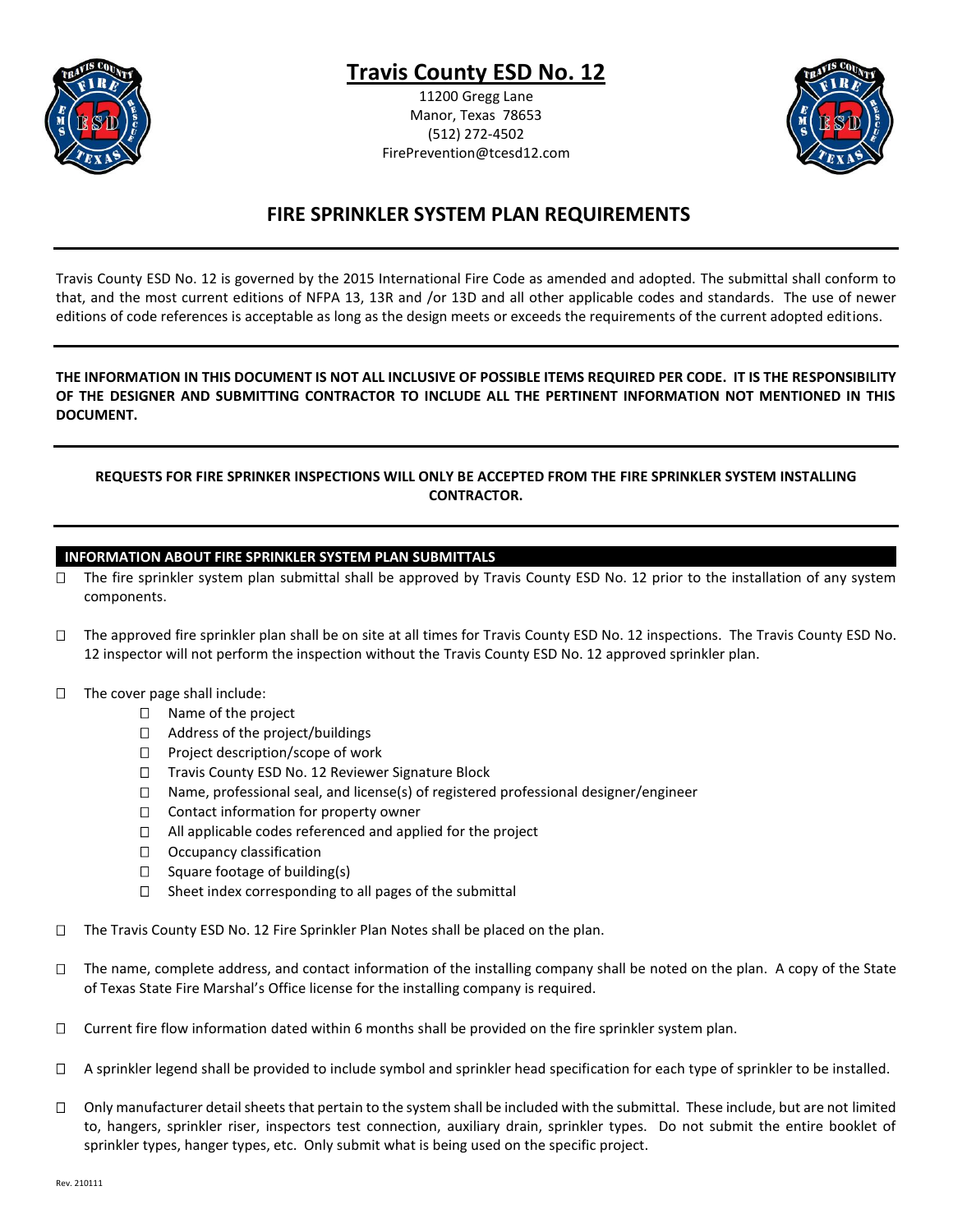- $\Box$  The applicable graphic detail for the materials being used shall be included on the plan. No boiler plate or generic graphic details shall be provided.
- $\Box$  The riser diagram specific to the project installation shall be clearly shown on the plan.
- $\Box$  The location of pipe, type of pipe, size of pipe and all pipe fittings shall be noted on the plan. The location of fire sprinkler risers shall be clearly shown.
- $\Box$  Dimensions and square footage of each room shall be provided. Any floor plans shall be drawn free of extraneous information.
- $\Box$  A sprinkler legend shall be provided to include symbol and sprinkler head specification for each type of sprinkler to be installed.
- $\Box$  The area of coverage of each sprinkler head shall be provided. Sprinkler spacing for each head shall be noted on each page of the plan (e.g. 12'x12', 16'x16', 18'x18'). Any rooms or areas that have situation specific spacing shall be noted on the plan.

#### **FLUSHING OF UNDERGROUND SYSTEM**

- □ All underground mains and fire sprinkler system risers shall be flushed in accordance with the standards of the local water jurisdiction, NFPA 13 and NFPA 24 **prior to the connection** to the overhead fire sprinkler system. If the underground piping is connected to the overhead sprinkler piping prior to a Travis County ESD No. 12 witnessed flush, the system will be required to be backflushed. Installed sprinkler heads will be removed and replaced.
- $\Box$  The installing sprinkler contractor is responsible for verifying that all portions of the underground fire line have been flushed in accordance with NFPA 24 and Travis County ESD No. 12 requirements PRIOR to connection to the aboveground piping.
- □ Sprinkler systems for NFPA 13, 13R and 13D systems shall be designed with a minimum safety factor as follows:

1. **When the static pressure exceeds 90 psi:** The maximum design static pressure shall be **80 psi** regardless of actual test pressure. The slope of the original water supply curve shall be used even though the design pressure is reduced to 80 psi. The actual flow test pressures shall be used to determine the need for sizing fire pumps, pressure reducing valves, and hanger requirements in accordance with NFPA 13, 13R and 13D.

2. **When the static pressure is less than 90 psi:** A minimum 10 psi (69 kPa) safety factor shall be provided between the available water supply and the system flow and pressure demand and shall include hose stream allowances required by NFPA 13, 13R and 13D.

#### **DOMESTIC TAPS**

- $\Box$  The presence of domestic water supply taps off of the main water line or a shared supply line with fire sprinkler riser does not override any requirements of Travis County ESD No. 12 or applicable NFPA standards.
- $\Box$  Domestic demand for the building being calculated shall be included as part of the overall system demand for systems with common domestic/fire mains where no provisions are made to prevent the domestic waterflow upon sprinkler system activation.
- $\Box$  There shall be no dedicated shut off for the isolation of the fire sprinkler system water supply unless it meets the requirements for supervision noted in NFPA 13/13R/13D. The main control valve shall shut off water supply for both the domestic and fire system. The domestic system shall have a dedicated domestic shutoff valve.
- $\Box$  A separate shutoff valve shall be installed for the domestic water supply in installations having a common sprinkler/domestic main. This valve is required so that, if repairs need to be made to the domestic water system, the sprinkler system can remain in service.

#### **FREEZE PROTECTION**

- $\Box$  Fire sprinkler system riser rooms and fire pump rooms shall be maintained at or above 40 degrees. Any heating units shall be permanently installed per 2013 NFPA 13, Section 8.16.4 and 2016 NFPA 13R Section 6.7.2.1. The method used to maintain the appropriate temperature shall conform to the most recent requirements of the International Building Code. If freeze protection is not provided at the final inspection, the sprinkler system inspection will fail the final Travis County ESD No. 12 acceptance test.
- $\Box$  The plan shall indicate the responsible party with regards to freeze protection in the fire sprinkler system riser room. If freeze protection is to be provided by someone other than the sprinkler company, it shall be indicated who is going to be responsible for the installation and drawings to indicate the heating method shall be provided with the submittal.